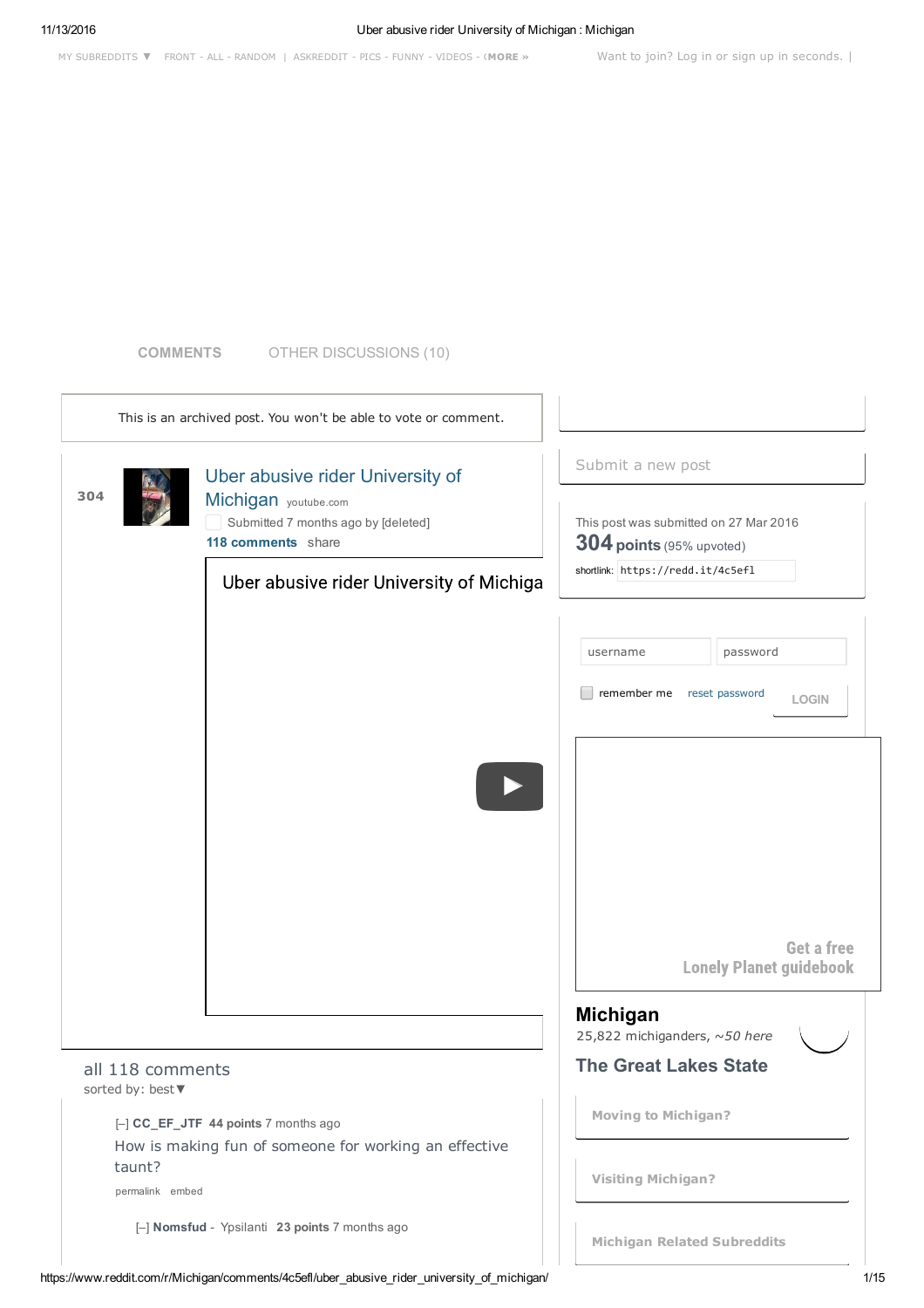He probably thinks it's cool that his parents are so loaded he won't have to work a day in his life

permalink embed parent

#### [–] **spud4 73 points** 7 months ago\*

I'm going to sit on my ass and watch TV. Guess what 20 years from now you are going to be unemployed living at home still sitting on your ass watching TV. The douche crew

http://i.imgur.com/KcgIr6P.jpg https://imgflip.com/i/11irwx https://imgflip.com/i/11isom

permalink embed

[–] **sandwich\_breath** - Ann Arbor **13 points** 7 months ago nice screenshot of those idiots permalink embed parent

[–] **simjanes2k 4 points** 7 months ago good lord thats amazing permalink embed parent

[–] **spud4 2 points** 7 months ago Douche bag jake

[–] **mistafofo 3 points** 7 months ago Well said! permalink embed parent

[–] **TheDirtyWeatherMan 3 points** 7 months ago Oh my god that screenshot is perfect. permalink embed parent

[–] **Salt\_peanuts 3 points** 7 months ago Does that guy have his beard tucked into his shirt? permalink embed parent

[–] **Peacefrrrog 1 point** 7 months ago Yessss! permalink embed parent

[–] **kflamed13 1 point** 7 months ago That's what he's going to look like in 5 years when he's sucking cock for money. Enjoy the tv watching, bruh.

permalink embed parent

[–] **macheesmo** - Ferndale **69 points** 7 months ago\* everyone now knows who this kid and his father (Multimillionaire landlord in NY) is on the Ann Arbor yik yak...

I wouldn't want to be this kid now lmfao



## CSS Theme via /r/Naut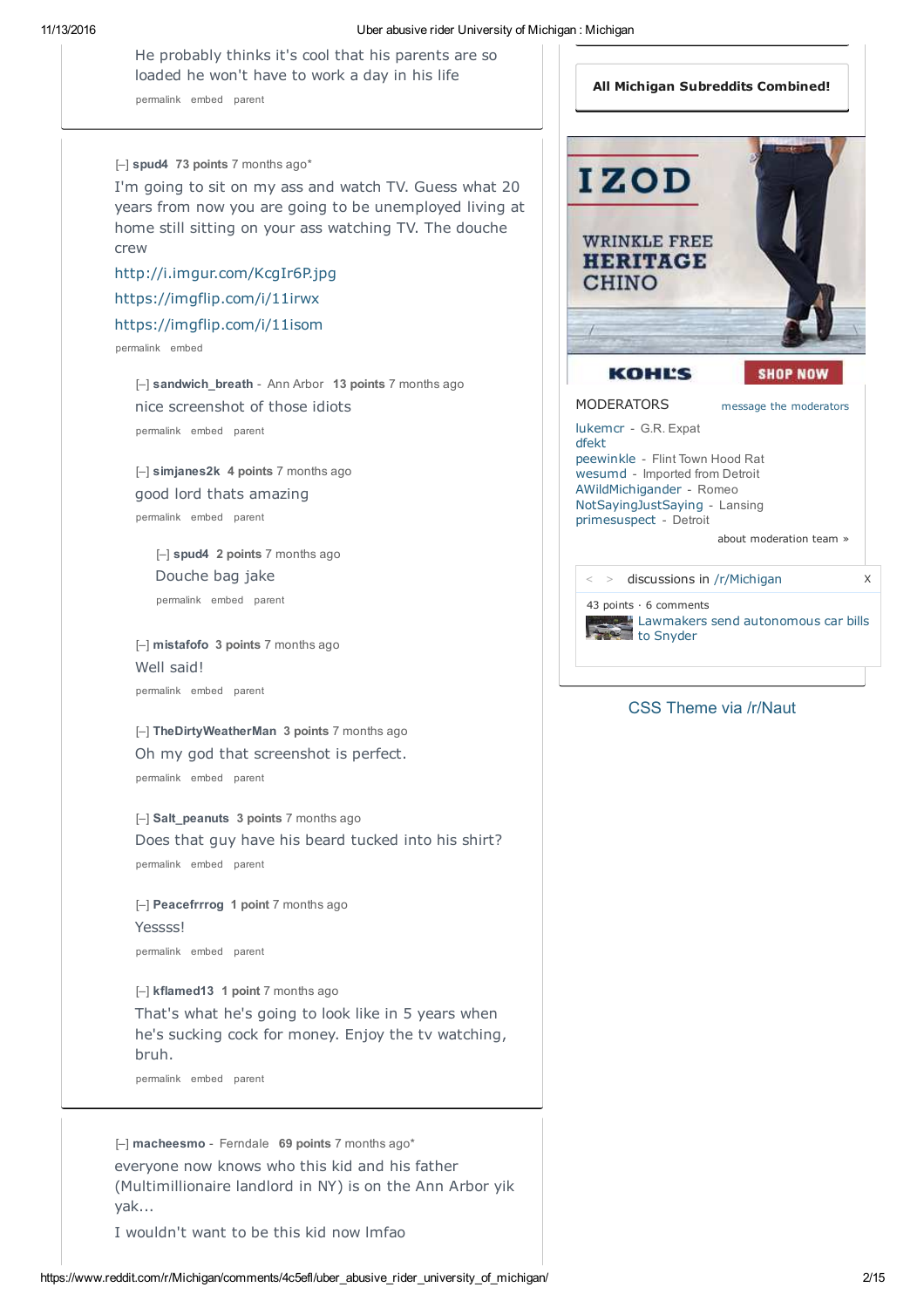| again hes from New York which explains a lot<br>permalink embed                                                                                                                                                                                                                                                                                                                                             |
|-------------------------------------------------------------------------------------------------------------------------------------------------------------------------------------------------------------------------------------------------------------------------------------------------------------------------------------------------------------------------------------------------------------|
| $[-]$ spud4 28 points 7 months ago<br>When even the<br>http://www.nytimes.com/2002/07/19/nyregion/resid<br>ential-real-estate-turning-23-homes-into-a-<br>mansion.html<br>writes what douche bag your family is<br>permalink embed parent                                                                                                                                                                   |
| [-] macheesmo - Ferndale 10 points 7 months ago<br>On google their only review than is not 1 star is a<br>5 star review by someone who reviewed NOTHING<br>else. They have over 60 reviews. Most comments<br>say they would give a 0 if they could. All of these<br>reviews happened before this incident so it's not<br>to spite the kid or something. Truly terrible<br>people.<br>permalink embed parent |
| [-] nyconfidential 1 point 7 months ago<br>I wouldn't say NY has a higher percentage of a<br>douchebags, but this kid is a special kind of<br>douchebag that's exclusive to the NY/NJ area - my<br>high school was full of guys like this - parents<br>instilled zero discipline or respect for others, kids are<br>obnoxious to anyone who isn't exactly like them.<br>You're welcome, America!!           |
| permalink embed parent                                                                                                                                                                                                                                                                                                                                                                                      |
| [-] stankyschub 88 points 7 months ago<br>Im guessing hes a fucboi from new jersey or ny. Its<br>unfortunate hes in ann arbor<br>permalink embed                                                                                                                                                                                                                                                            |
| [-] Face of Stamos 40 points 7 months ago<br>He's definitely a student. Way too many experiences<br>with that type during my time as a student. Sorry<br>this happened.<br>permalink embed parent                                                                                                                                                                                                           |
| [-] The-Pwnage-Man 21 points 7 months ago<br>He's not a fuccboi, at least they can dress well unlike<br>this cornball. He's a typical bloomfield hills baby.<br>Source: am currently living in bloomfield hills<br>permalink embed parent                                                                                                                                                                   |
| [-] [deleted] 7 months ago*<br>[removed]                                                                                                                                                                                                                                                                                                                                                                    |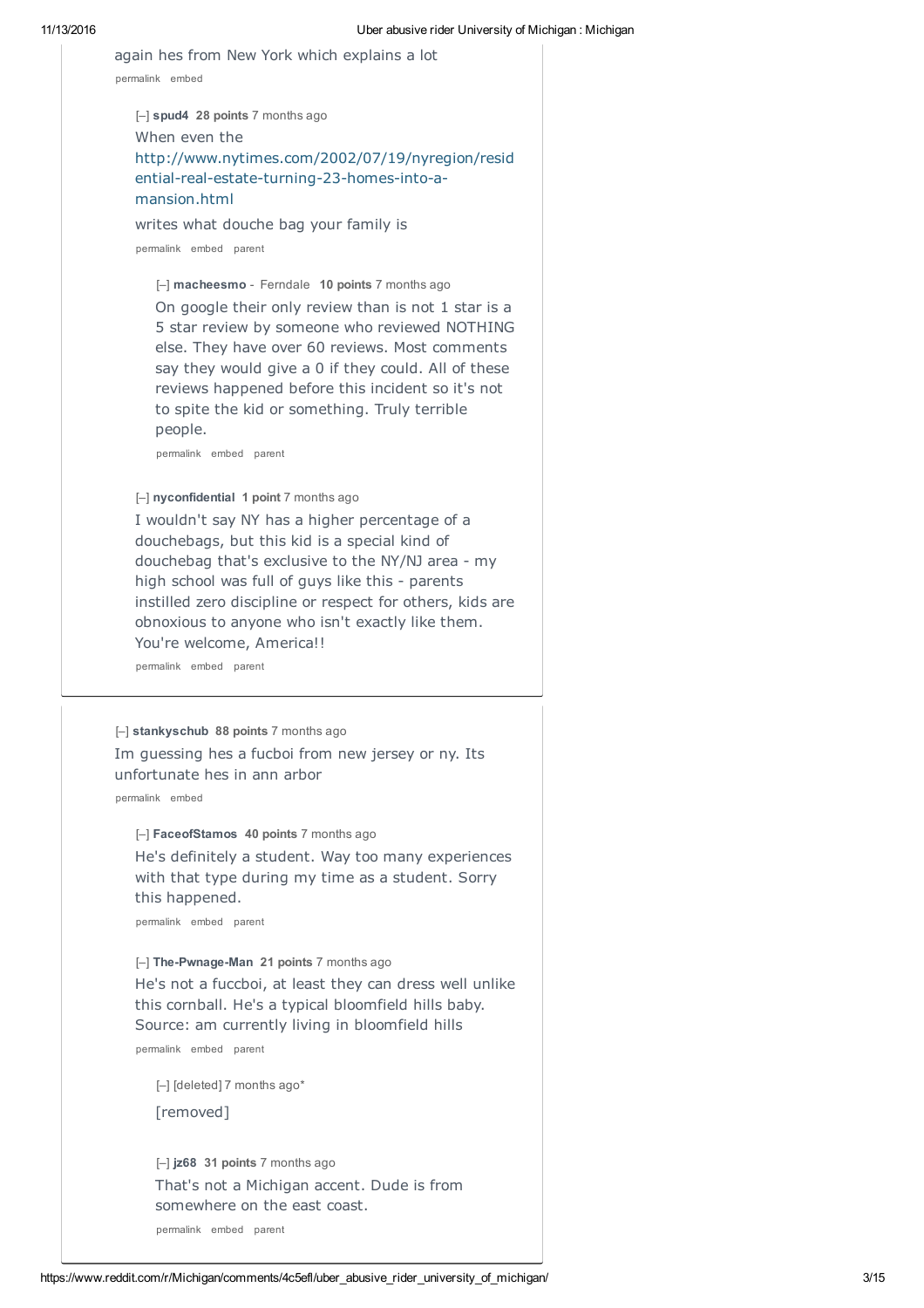11/13/2016 Uber abusive rider University of Michigan : Michigan [–] **jordanclock 18 points** 7 months ago None of his insults even make any sense... permalink embed [–] [deleted] 7 months ago [removed] [–] **OddMexican 8 points** 7 months ago I'm afraid they might be insulting to people closer to the 1%... For most it's just like: "go home and watch TV? How depressing for a day like this..." permalink embed parent [–] [deleted] 7 months ago [removed] [–] **Shadowhawk109** - Ann Arbor **10 points** 7 months ago I mean who hasn't shown up to class in pajamas? permalink embed parent [–] **cseyferth** - Grand Blanc **10 points** 7 months ago Students with self-respect and ambition. permalink embed parent [–] **ThatIrishChEg 12 points** 7 months ago I showed to class in pajamas sometimes and rocked a 3.8 in engineering at a top 20 school. Don't think there's anything wrong with that when you stay up so late on a pset you'd do anything for another 5 minutes of sleep. permalink embed parent [–] **Shadowhawk109** - Ann Arbor **6 points** 7 months ago

> or a project, after like 3 consecutive all nighters with minimal sleep throughout the day.

> but sure, i'll go home, put on nice jeans and a button up, and then rush to my 10AM class

permalink embed parent

[–] **egcthree -3 points** 7 months ago

Except that it shows a complete lack of professionalism, keep up the good work permalink embed parent

[–] **ThatIrishChEg 5 points** 7 months ago\* Well, it never impacted me in any way, lots of people do it, and it's not like I wear pajamas now that I'm, you know, a professional.

permalink embed parent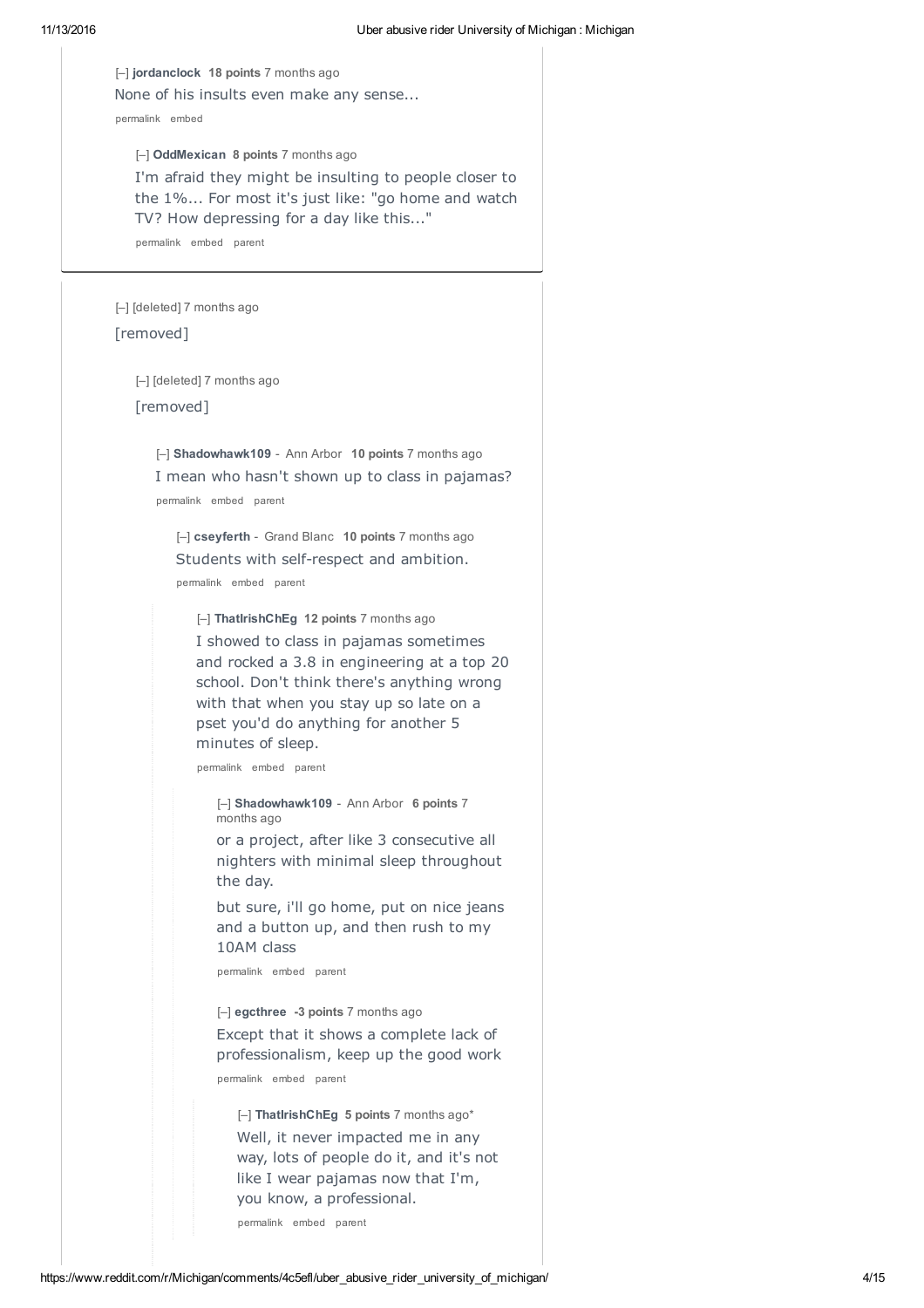[–] **Thismessishers 3 points** 7 months ago Yeah I don't think attire correlates with those two things.

permalink embed parent

[–] **Anglaceandwhiskey 2 points** 7 months ago I showed up to class in pajamas several times. I was taking a full course load of classes from 8am-11pm two days a week, had a 2 hour commute round trip, and worked full time 40 hours the other 5 days a week. I stated up all night after getting home after 12am, and worker on homework before crashing for 3 hours or so before I had to be to work. I always showered after work so that extra few minutes to sleep and then just jump in my car and go were worth the odd looks. I kept a 4.0 that whole year

permalink embed parent

[–] [deleted] 7 months ago

## [removed]

[–] **CordouroyStilts 8 points** 7 months ago Same with the hair loss. permalink embed parent

[–] **thilardiel 51 points** 7 months ago Wow, as a townie *and* U of M grad, so sorry that happened.

permalink embed

[–] **LordSariel** - Detroit **11 points** 7 months ago Going there in the fall for my 2nd graduate degree. I'm already jaded about youth. This sucks more. permalink embed parent

[–] **Salt\_peanuts 9 points** 7 months ago

Yeah, I went to grad school there and never ran into anyone like this. You'll have a great time. Make sure to meet some library and social work students, they were my favorite.

permalink embed parent

[–] **thilardiel 5 points** 7 months ago Social work grad, can confirm, we're mostly bleeding hearts that will offer to help you too much.

permalink embed parent

[–] **Salt\_peanuts 5 points** 7 months ago My experience was that they were a funny bunch of (mostly) ladies with a very dry wit and good taste in beer.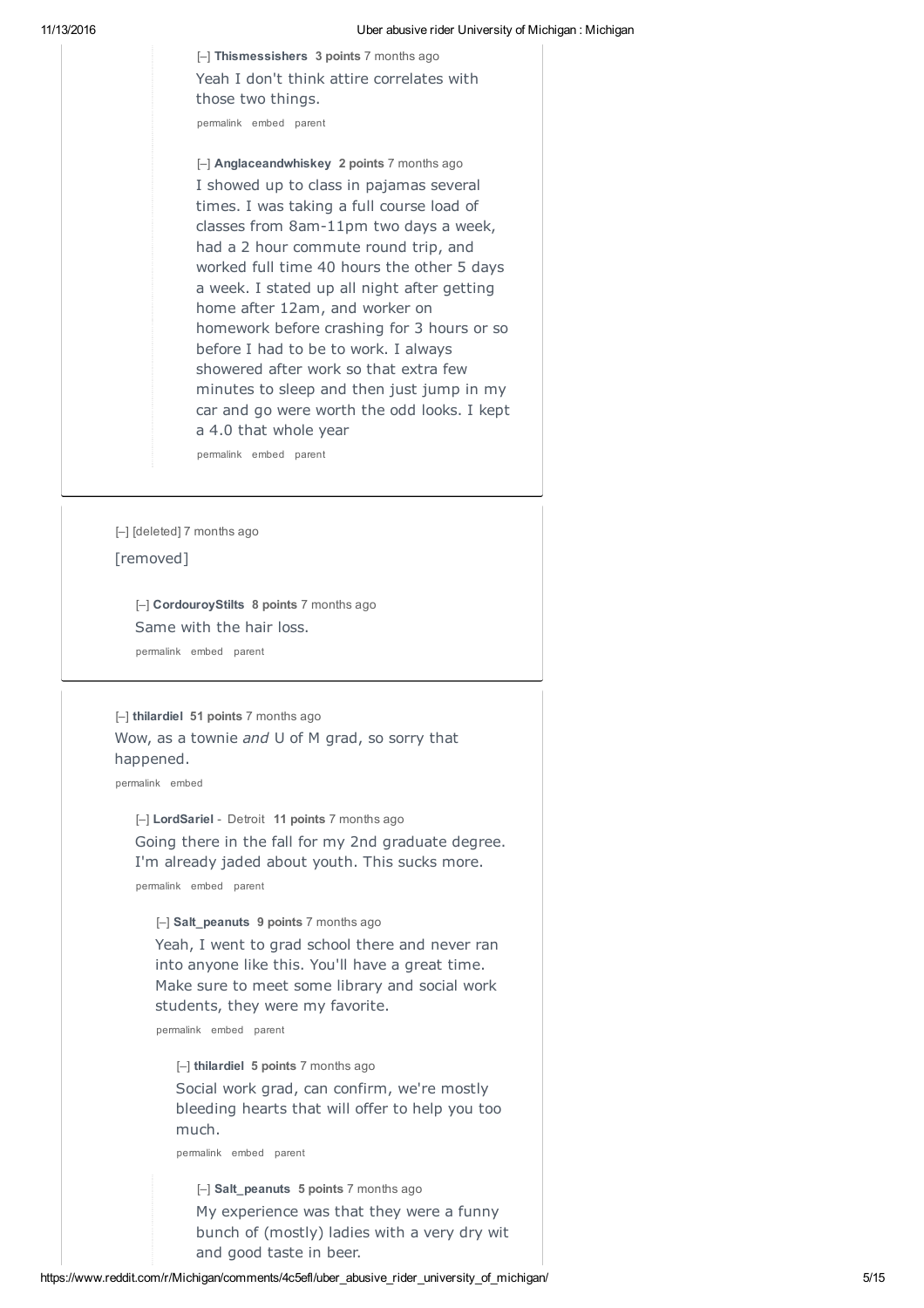permalink embed parent

[–] **thilardiel 2 points** 7 months ago Yes, we're especially good at offering this kind of "help." permalink embed parent

[–] **thilardiel 11 points** 7 months ago

Many of the grad students are fabulous and I built lasting friendships in my time at grad school at U of M. Where I went to undergrad there were douchebros, too. I think it sort of comes with the territory, people are still figuring out who they are (and just how douchey they are). It sucks but there are a lot of great things about Ann Arbor the town and U of M the institution. It's not a perfect place but I say this hoping that you'll look forward to all the great friendships you'll begin this fall. Cheers to you for getting in and good luck.

permalink embed parent

[–] **moration 3 points** 7 months ago I've lived here a while and have never seen this stuff.

permalink embed parent

[–] **Maximum\_Ordinate 63 points** 7 months ago Definitely some out of state, overly entitled, piece of trash who derives all of his value from his parents money.

permalink embed

[–] **ImALittleCrackpot 76 points** 7 months ago You just described 80% of UM students. permalink embed parent

[–] **Maximum\_Ordinate 19 points** 7 months ago 80% is a high estimation, but yeah more prevalent than I'd like to admit.

permalink embed parent

[–] **droolingtortillas 10 points** 7 months ago A good portion, but definitely not near 80% permalink embed parent

[–] **ImALittleCrackpot -1 points** 7 months ago I'll agree to disagree with you. permalink embed parent

[–] **Nomsfud** - Ypsilanti **7 points** 7 months ago No he's right, closer to 85% permalink embed parent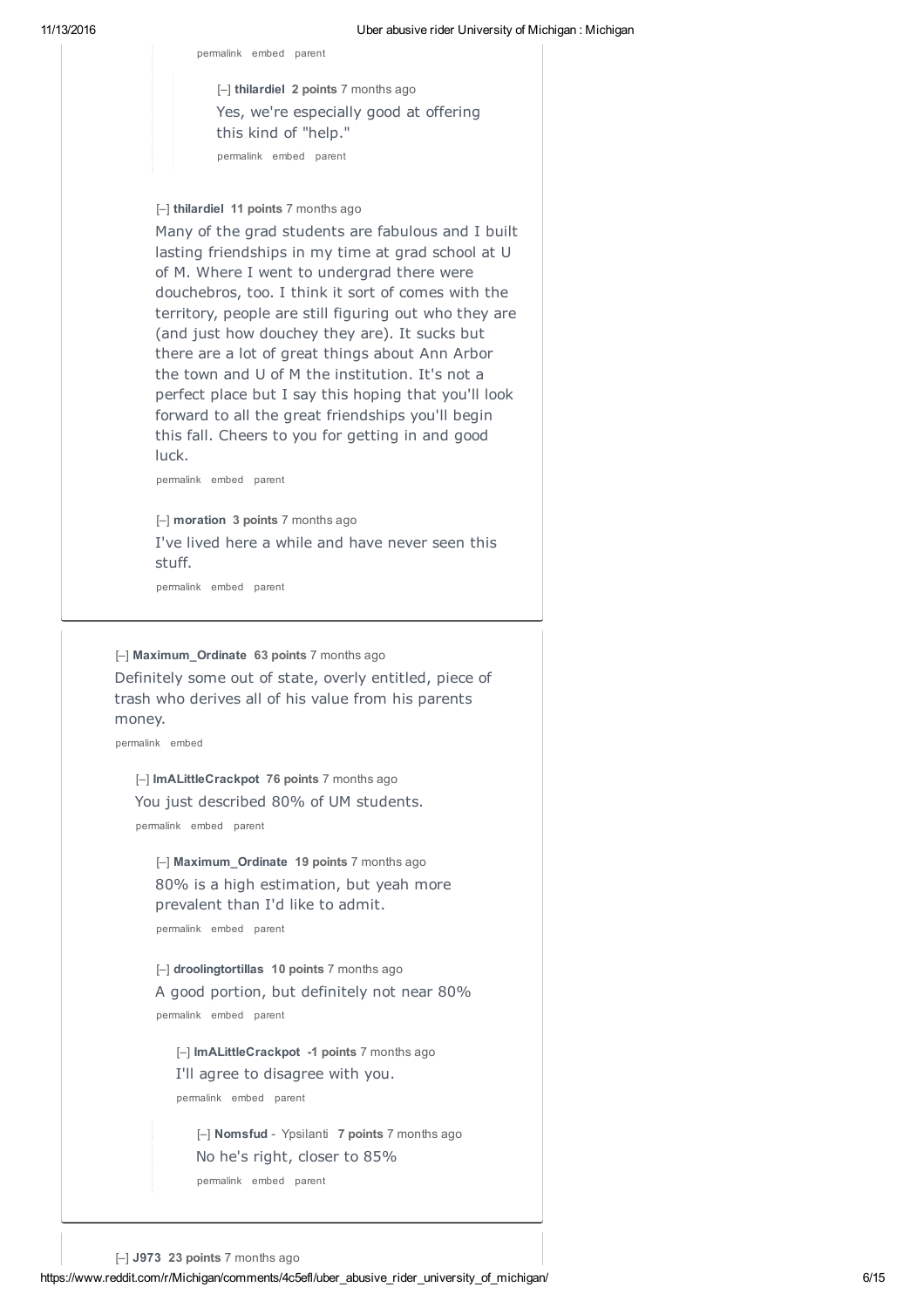| Wow I hope his parents are proud that they raised a kid |  |  |  |  |  |
|---------------------------------------------------------|--|--|--|--|--|
| like that.                                              |  |  |  |  |  |
| permalink embed                                         |  |  |  |  |  |

[–] **Thismessishers 4 points** 7 months ago Monkey see monkey do permalink embed parent

[–] **kehumphr 21 points** 7 months ago Can we get a backstory or something? permalink embed

[–] **Eledhwen 31 points** 7 months ago\*

Edited: Actually, from what I read here, looks like the driver had refused to pick up this passenger multiple times because of previous harassment. The passenger was using his friends account.

"Ladies and gentlemen :))…. This is 4th time that I have been harassed by this rider and his friends. Nov. Dec. and twice in March. I told him on 3rd occasion that I requested Uber to banned him but he is/was using friends accounts. Told him and his friends that I will not take them and that he/they need to get out of my car….. For that I was falsely accused, called names etc. 4th time… Rider knew from Uber application who is the driver. He had option to cancel to avoid any issues but he/they proceeded to abuse, harrase, belittle and provoke like kindergarten thugs."

permalink embed parent

[–] **ihateslowdrivers 2 points** 7 months ago Yup. This dude is literally the stereotypical douchebag frat guy permalink embed parent

[–] **spud4 13 points** 7 months ago Explains it pretty much http://i.imgur.com/4iTLoYw.jpg

permalink embed parent

[–] **Unicycldev 10 points** 7 months ago\* If the driver has his real name, maybe he can report him to a dean of the students college and have him kicked out of school punished somehow. This level of

harassment is probably not tolerated by the University.

edit: Changed my language.

permalink embed

[–] **sandsnatchqueen 15 points** 7 months ago The driver apperantly is talking to the dean. I haven't seen anything about what's going to happen though. I hope he gets kicked out though

Edit: found the article that said that

http://thetab.com/us/michigan/2016/03/27/video-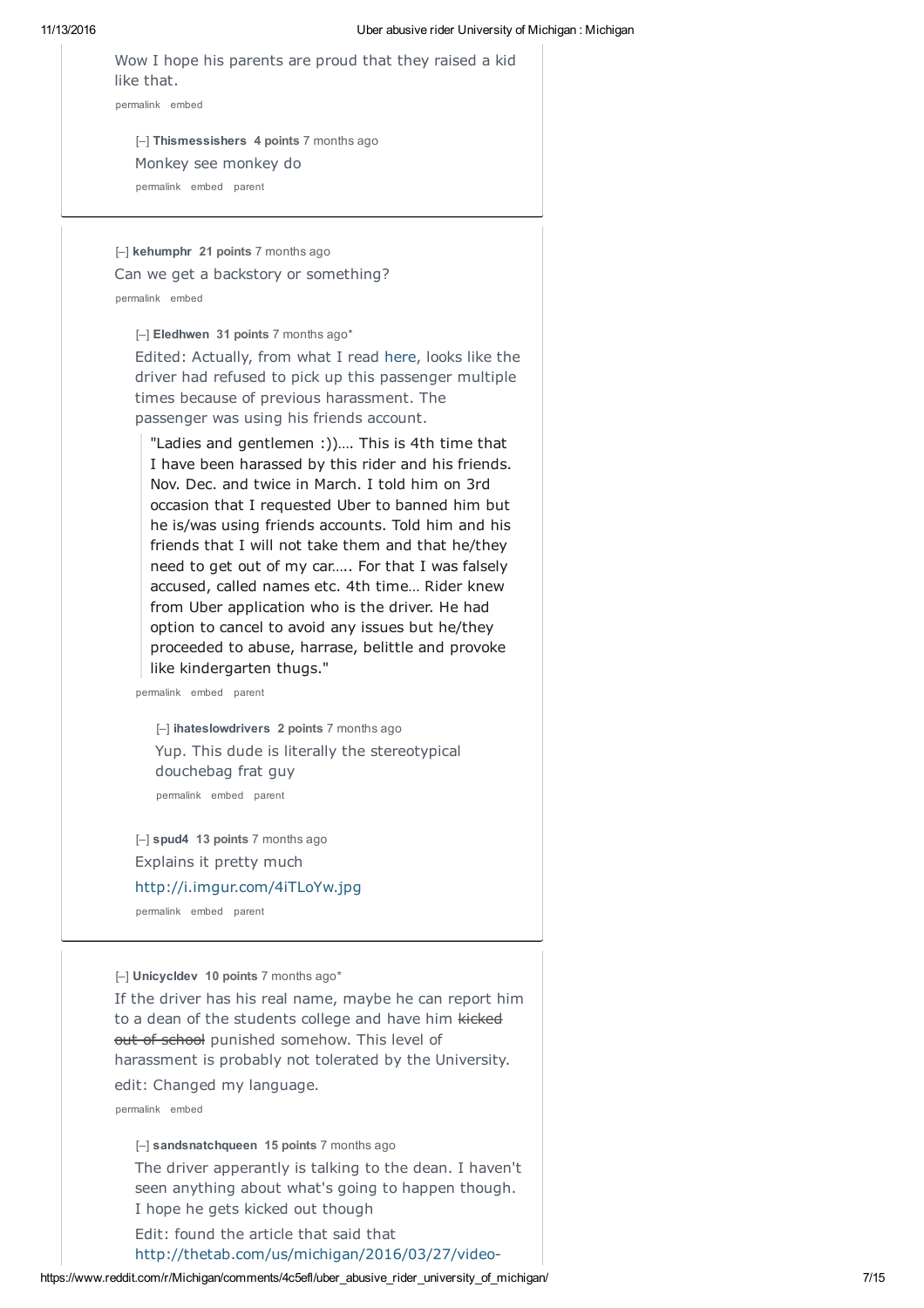| student-caught-calling-uber-driver-a-minimum-wage-<br>faggot-2351                                           |
|-------------------------------------------------------------------------------------------------------------|
| permalink embed parent                                                                                      |
| [-] [deleted] 11 points 7 months ago                                                                        |
| I was thinking of just posting this on the schools<br>Facebook wall and seeing if anything will come of it. |
| permalink embed parent                                                                                      |
| [-] spud4 11 points 7 months ago                                                                            |
| https://m.facebook.com/themichiganreview                                                                    |
| The independent campus affairs journal at the<br>University of Michigan.                                    |
| http://twitter.com/ michiganreview<br>http://www.MichiganReview.com/                                        |
| permalink embed parent                                                                                      |
|                                                                                                             |
| [-] FJ4L666 - Sterling Heights 31 points 7 months ago                                                       |
| Embarrassing for the State and Uni. Shame on this                                                           |
| bigoted moron.<br>permalink embed                                                                           |
|                                                                                                             |
| [-] edmiborn 9 points 7 months ago                                                                          |
| I know this guy! He's a douche. Doesn't surprise me at                                                      |
| all. XD                                                                                                     |
| permalink embed                                                                                             |
| [-] [deleted] 7 months ago                                                                                  |
| [removed]                                                                                                   |
|                                                                                                             |
|                                                                                                             |
| $\left[-\right]$ plastic Tron - East Lansing 8 points 7 months ago<br>He's a real winner, that one          |
| permalink embed                                                                                             |
|                                                                                                             |
| [-] [deleted] 7 months ago                                                                                  |
| [deleted]                                                                                                   |
| [-] fishingfromspace 0 points 7 months ago                                                                  |
| yeah because jersey assholes are any better. coming                                                         |
| to our city to spew their shit cause no one will know.<br>piss off                                          |
| permalink embed                                                                                             |
| [-] Stu_L_Tissimus 3 points 7 months ago*                                                                   |
| Because this generalized hatred is any better than                                                          |
| what the shitlord in the original video says? We                                                            |
| are your friends and colleagues. 99% of us don't                                                            |
| go around treating service workers like garbage.<br>Every group has its annecdotal douchebags, and          |
|                                                                                                             |

right now you're representing your people.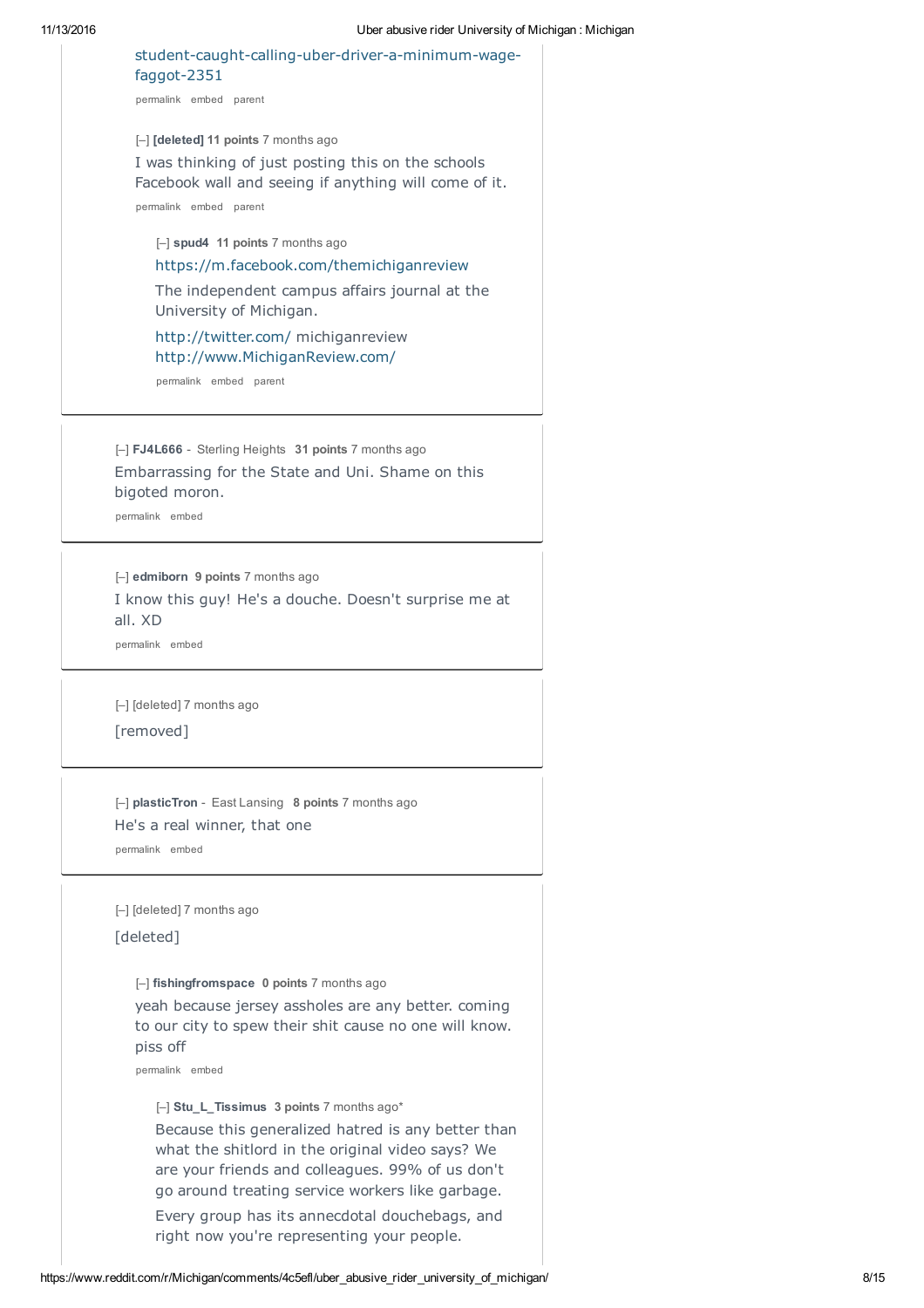[–] **fishingfromspace -2 points** 7 months ago I'm just defending my people. I don't like people from Jersey since they are the source of trash and then go blame the city for their own short comings

permalink embed parent

permalink embed parent

[–] **justreadthecomment 1 point** 7 months ago OH! Get a load of the bawls on *this* gobbagool fa brains!

permalink embed parent

[–] **LeftDetroitThrowAway 16 points** 7 months ago He's just angry that he's starting to go bald that early in life.

permalink embed

[–] **JohnnyCostanza 28 points** 7 months ago Leaders and Best

permalink embed

[–] **m\_toboggan\_md 5 points** 7 months ago Well, that wasn't very nice permalink embed

[–] **TheDirtyWeatherMan 15 points** 7 months ago He's like a real life version of all of Dean Winters' characters. It's cool though. He's the kind of guy who dies in a drunk driving accident and takes 2 or 3 of his friends with him.

permalink embed

[–] **rrcl\_aum** - East Lansing **6 points** 7 months ago If this happened to you I am so sorry. Much love. permalink embed

[–] **t5carrier 7 points** 7 months ago Who cares where this guy is from. He is a dick regardless the state where he slithered out of his mother's womb permalink embed

[–] [deleted] 7 months ago

[removed]

[–] **boner\_stabone 1 point** 7 months ago http://www.michiganreview.com/uber-video-anotherside-story/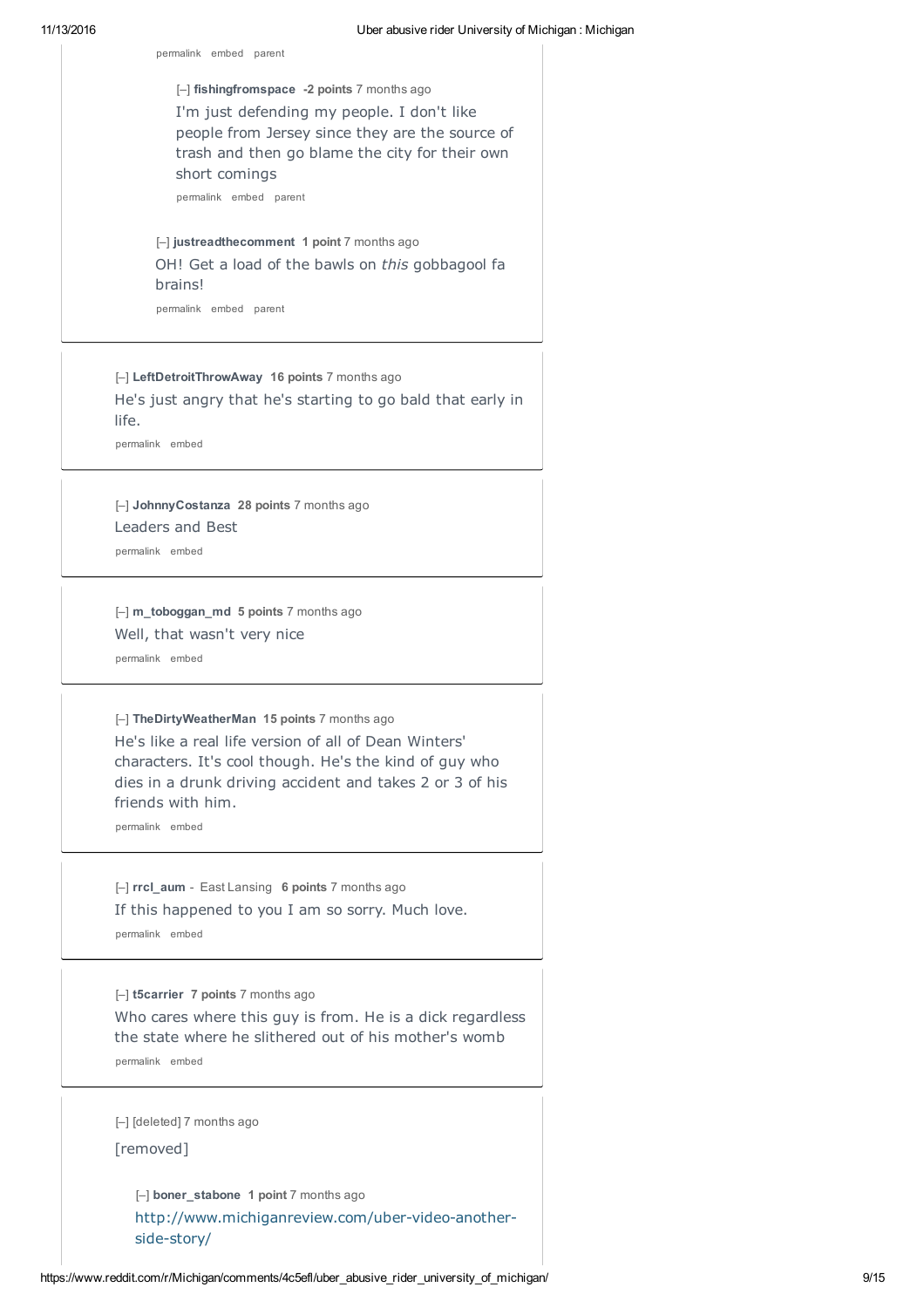permalink embed

[–] **Deadended 3 points** 7 months ago I smell bullshit. That dudes rant does not seem like one that would be caused from someone doing some anti-semitic bullshit. So I have a strong feeling that the brat came up with it after the fact to try and make himself look good. permalink embed parent

[–] [deleted] 7 months ago\*

[removed]

[–] **boner\_stabone 1 point** 7 months ago Because he's an asshole- no disagreement there. But I have trouble believing that every person that records a rough interaction with someone and drops it online, is inherently good.

permalink embed parent

[–] [deleted] 7 months ago [removed]

[–] **obsa 15 points** 7 months ago

This is doxxing. This is against the reddit terms of service.

permalink embed

[–] **thilardiel 12 points** 7 months ago

Don't know why you're getting downvoted. I dislike this dude's behavior as well but it's not cool to post his social media profile to essentially brigade it.

permalink embed parent

[–] **NotSayingJustSaying** - Lansing [**M**] **1 point** 7 months ago User was banned from sub for posting this info all over the thread with clear intent. Other mentions have been removed as inappropriate but not necessarily malicious.

We appreciate everyone's reports.

permalink embed parent

[–] **sniffles11** - Chesterfield **2 points** 7 months ago After all of this and WDIV is reporting that the UBER driver has been dismissed by Uber??? WTF?

permalink embed

[–] **NotSayingJustSaying** - Lansing **1 point** 7 months ago link?

permalink embed parent

[–] **sniffles11** - Chesterfield **0 points** 7 months ago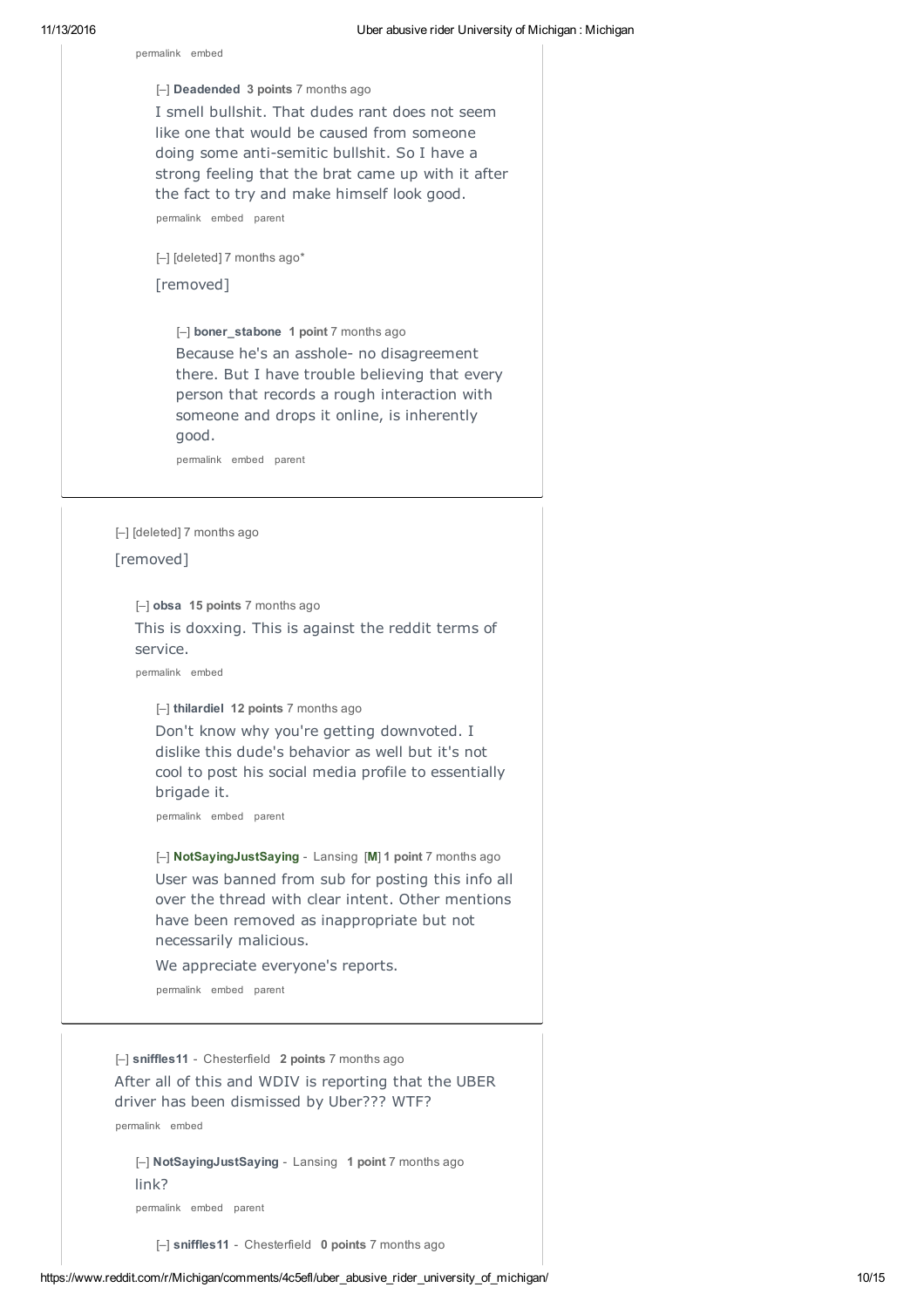# http://lmgtfy.com/? q=http%3A%2F%2Fwww.clickondetroit.com%2Fn ews%2Ftaunting-of-uber-driver-in-ann-arborgoes-viral%23

permalink embed parent

[–] **michiganwolverine214 2 points** 7 months ago Über Driver Fired, Responds to Anti-Semitism Accusations. An exclusive interview with Artur Zawada.

http://www.michiganreview.com/uber-driver-firedresponds-anti-semitism-accusations/

permalink embed

[–] **fizgigtiznalkie 2 points** 7 months ago

We had a bunch of NY/NJ douchebags when I went there in the 90s. Not all were like that, just the rich but not rich enough to buy into Ivy League gotta impress my frat bros were. Met some cool ones too, they all used to live by Sgt. Peppers where I worked for a bit, used to go to their parties after work.

permalink embed

[–] **[deleted] 1 point** 7 months ago For the life of me I'll never understand why anyone becomes an Uber driver.

permalink embed

[–] **JeffKong210 1 point** 7 months ago

The university is all over it. Article in the Detroit Free press from today. Has his name and everything.

http://www.freep.com/story/news/local/michigan/2016/0 3/28/um-student-rant-uber-driver-viral/82339072/

permalink embed

[–] **Tess47 1 point** 7 months ago Wow. permalink embed

[+] *boner\_stabone comment score below threshold \* (2 children)*

[–] **internetoflies -2 points** 7 months ago

You people are a bunch of idiots who think that trashing this kid somehow will make you feel better about yourself but it wont. Your lives are pathetic and that's just how it is. Its obvious from the video that the driver and this kid had a history before it happened. That history was that Arthur called this kid a dirty kike on a previous ride. The kids then went off on him rightfully so. Arthur then had him banned from UBER. Clearly in his rage Jake said some horrible things. None of you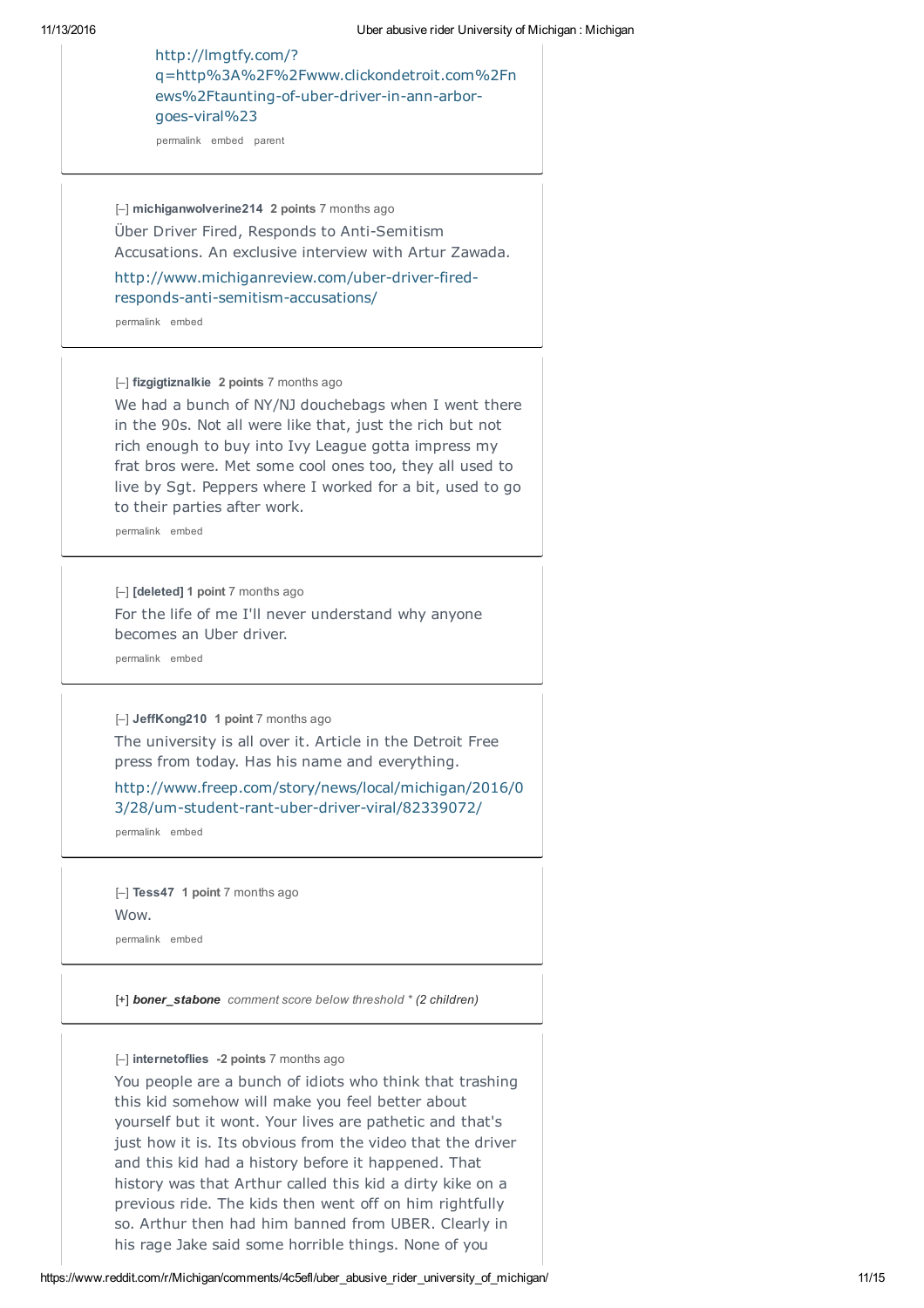have ever gotten so enraged that you said things you later regretted? but this driver is no hero. When UBER looked into it they found numerous similar complaints about the driver as well as a number of criminal issues and fired him. Hope you all feel really good about yourselves!

permalink embed

[–] **AlphaIota 2 points** 7 months ago

I do. I feel much better that a scumbag like this young man is shown for who he really is. And there is zero... ZERO evidence that the driver called him any names. Unless, of course, you have some evidence you'd like to share.

permalink embed parent

[–] **internetoflies 1 point** 7 months ago

several students have come forward to tell of their similar experiences with this scumbag driver and the uber records that got him fired show several prior complaints of anti Semitic comments.. One student Rebecca Weiss gave her full account of her incident with him online.

permalink embed parent

[–] **AlphaIota 1 point** 7 months ago Rebecca Weiss isn't a student at the University of Michigan. I suspect those complaints (a complaint is not evidence) will prove to be false.

permalink embed parent

[–] **internetoflies 1 point** 7 months ago they were filed before this happened. Why are you show sure you know the truth?

permalink embed parent

[–] **AlphaIota 1 point** 7 months ago Filed with whom? There was a complaint filed with AAPD including the rider, but that didn't mention antisemitism. There was also a complaint from the driver, also not mentioning religion. It turns out the rider said something to the driver during one of his rides saying "Did you say something about Jewish people?" This is from the driver, and the only time religion is mentioned. So you've got a story from a guy with a 4.8 rating and 2600 rides, and a story from the guy who yelled hateful shit at him. Who do you believe in that scenario?

permalink embed parent

[–] **internetoflies 1 point** 7 months ago the complaints were filed by other riders with UBER not the AAPD and I believe that a rant like to one on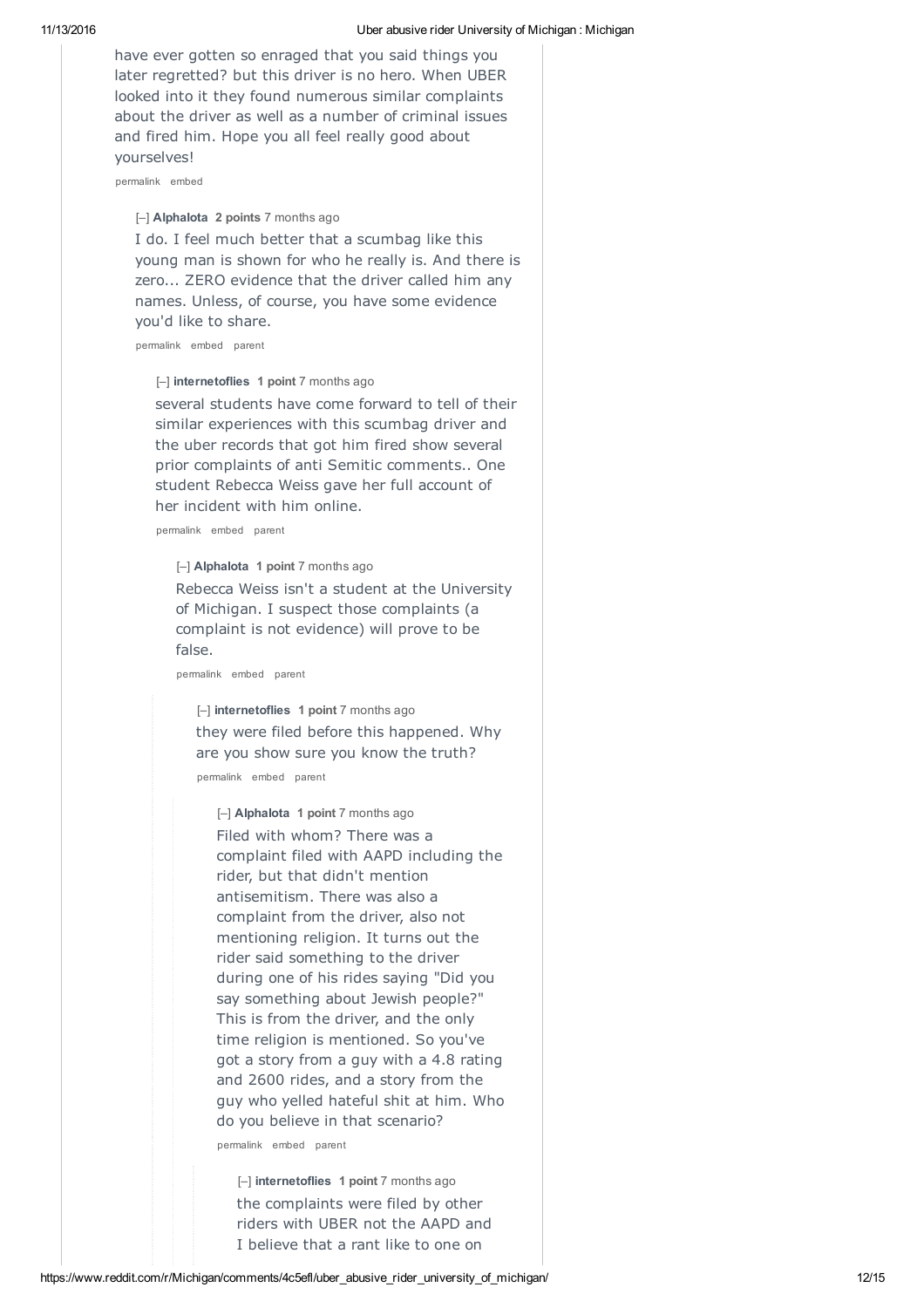this video was provoked by something else that's not on the video and believe it was comments by the driver on an earlier ride where he called the kids dirty kikes. permalink embed parent

[–] **AlphaIota 2 points** 7 months ago Uber didn't provide those complaints. You have someone calling or emailing saying it happened. In fact, one of those accounts was recently said to be false by Croman's rep: "UPDATE (March 29 11AM): A family representative of Jake Croman clarified in an email to the Review that the Facebook account quoted in this original article was in fact a "spoof account that cropped after the video was posted online". The piece has been appropriately edited since." Look, I'm not going to change your mind here, obv, but you are really backing the wrong horse.

permalink embed parent

[–] **internetoflies 1 point** 7 months ago

listen the crap that came out of jakes mouth is horrible, Im not condoning it, i'm just adding a little context. Its not a situation that all took place in the clip you see. That edited clip came from the driver so obviously its not going to include stuff that doesn't support him. The driver called him a dirty kike on a previous trip and then had him kicked off uber because the kids took offense to that and told him as much. The driver has hurled similar insults at other passengers too. In the meantime you are all here supporting a despicable racist cab driver and this kid is getting destroyed. Nobody is right here. Just trying to add a little balance.

permalink embed parent

[–] **AlphaIota 1 point** 7 months ago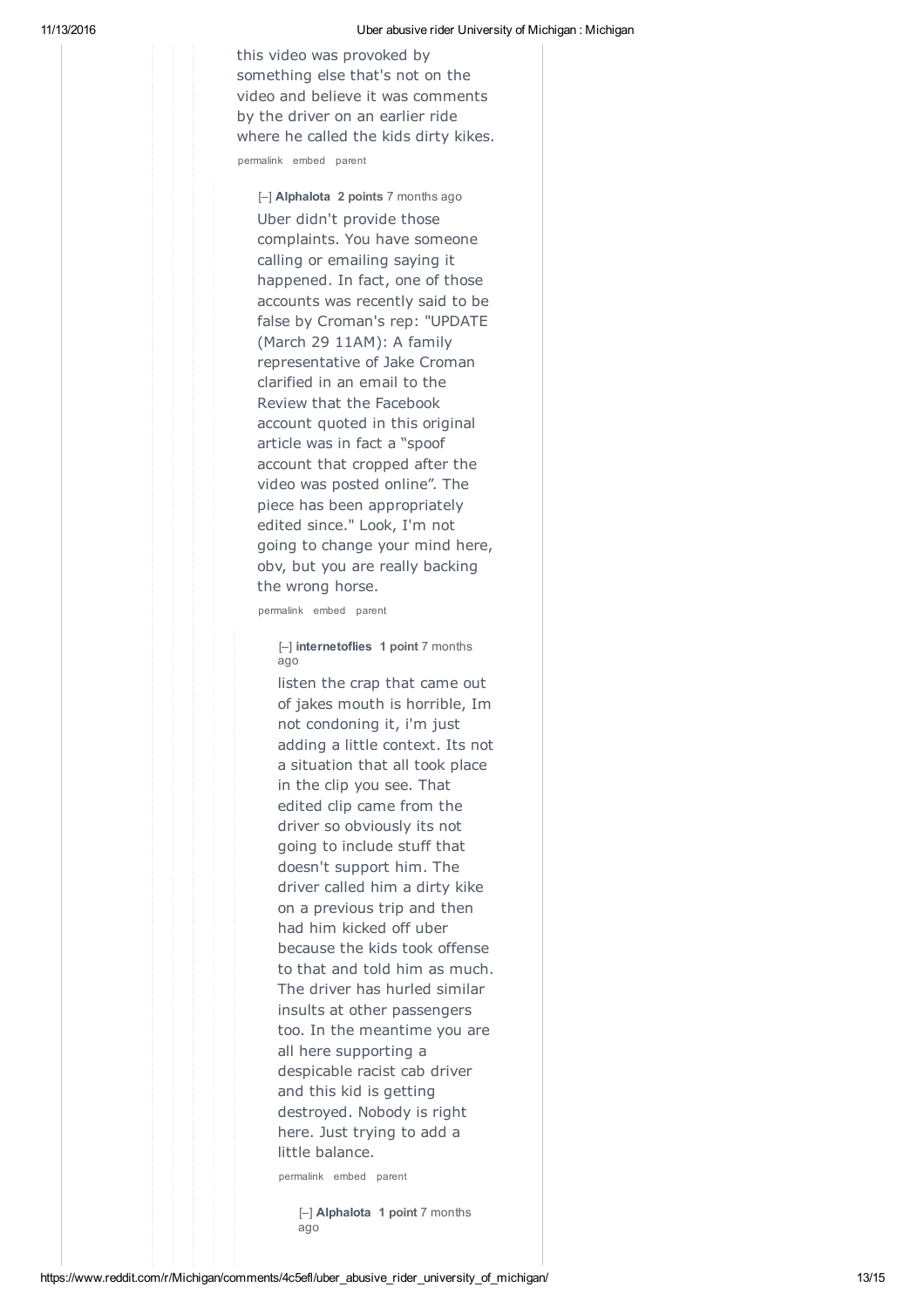#### 11/13/2016 Uber abusive rider University of Michigan : Michigan

Again, there is evidence of what the rider did. There is zero evidence of the racist insults - just the claims of this guy and anonymous emails. There's no balance here. In fact, we KNOW two of the anonymous instances of calling him antisemitic was made up... one admittedly from him, and another from someone claiming to be a student but isn't! How much more do you need to prove these claims are false?

permalink embed parent

#### continue this thread

[–] **internetoflies 1 point** 7 months ago

that was about a Jake Croman Facebook profile page that wasn't his. He took his down.It had Mr. Burns as the picture and said he works on his couch. That had nothing to do with the complaints uber received about Arthur. That was something the internet trolls posted that the Review said was Jakes

permalink embed parent

[–] **AlphaIota 1 point** 7 months ago

Yes, and it was one of the sources of his antisemitism. Now we are down to one non-existent student, and "emails", with no authenticity. permalink embed parent

#### [–] **[deleted] 1 point** 7 months ago

Sorry to hear that you thought you could treat people like shit and get away with it because daddy's a real estate baron. Why don't you go sit on your ass and watch tv?

permalink embed parent

[–] **internetoflies -2 points** 7 months ago\* also sorry to say that an uber driver cant call his riders anti semitic slurs and keep his job. Now